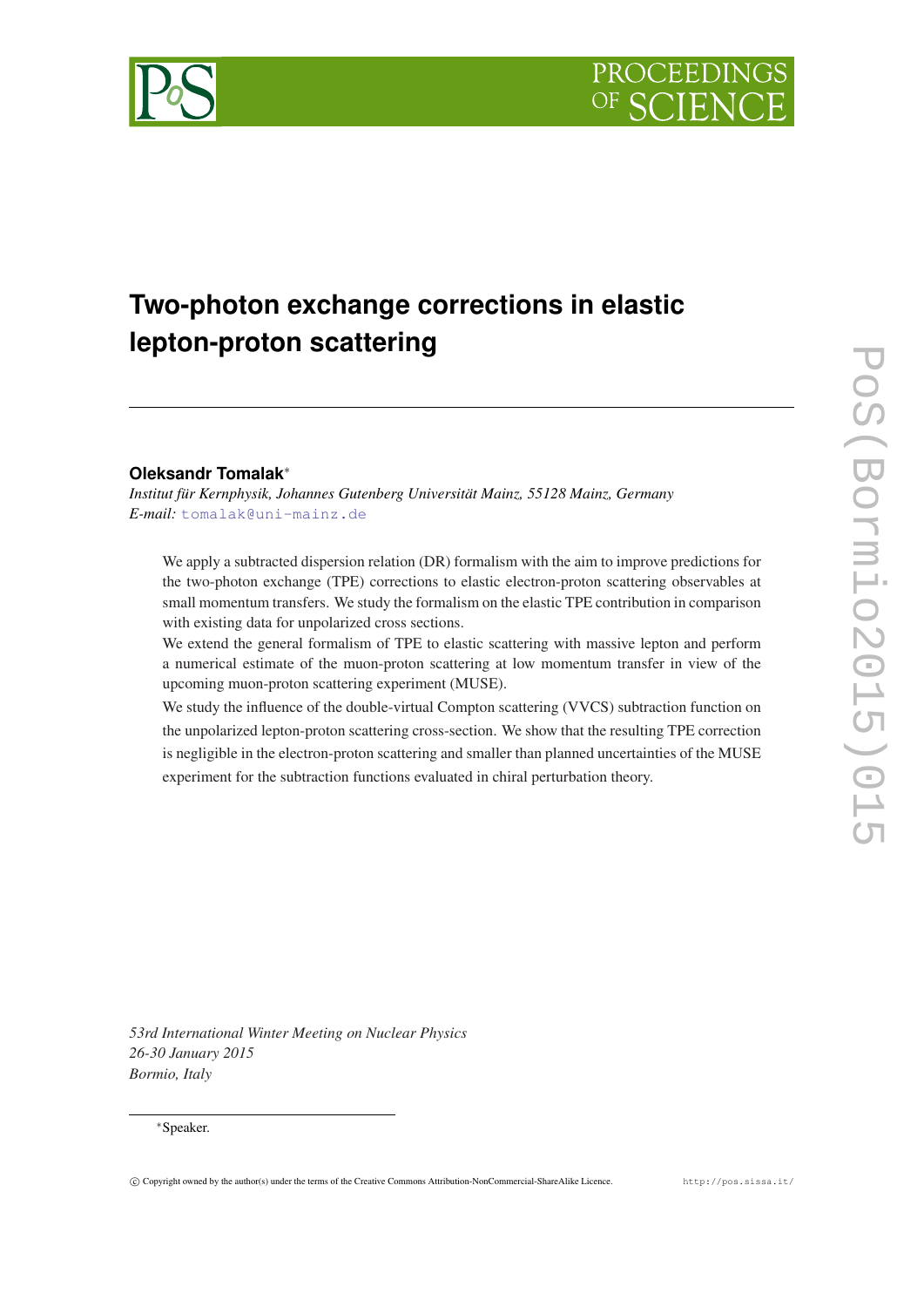Elastic electron-proton scattering in the approximation of the exchange of one-photon provide fundamental information on general properties of the proton. The electric and magnetic form factors of the proton are extracted from the unpolarized elastic *ep* cross-section data by the Rosenbluth separation, see Ref. [\[1\]](#page-7-0) for the modern extractions. The measurement of the electric over magnetic form factor ratio with polarization transfer from the electron beam to the proton gave strikingly different results [\[2\]](#page-7-0). TPE contributions have been proposed as a plausible solution to resolve the puzzle. The mysterious discrepancy, often referred to as "the proton radius puzzle", has been observed in the measurement of the proton charge radius from the energy spectrum of the muonic hydrogen compared to the usual hydrogen result and electron-proton scattering. TPE estimates at small momentum transfer can decrease the uncertainties of the electron-proton scattering data. Their estimates have strong model dependence in the region of the small momentum transfer. For the TPE contribution from the proton intermediate state, that is expected to be the largest TPE effect, we compare the model independent DRs approach [[5](#page-8-0)] with the hadronic model of TPE evaluation [\[6\]](#page-8-0). In order to avoid the model dependence in the definition of the off-shell photon-proton vertex and with the aim to suppress the contribution of intermediate states with larger invariant masses we use the subtracted DR for one of three independent invariant TPE amplitudes. We make estimate of the leading proton intermediate state TPE correction for the upcoming muon-proton elastic scattering experiment [[7](#page-8-0)]. We study the contribution of the VVCS subtracted function in elastic lepton-proton scattering and reevaluate it in MUSE kinematics.

## 1. General formalism of TPE corrections in elastic lepton-proton scattering

Elastic lepton-proton scattering is completely described by 16 helicity amplitudes  $T_{h'\lambda',h\lambda}$  with arbitrary  $h, h', \lambda, \lambda' = \pm$ , the sign corresponds to the sign of helicity, see Fig. 1. The QCD and QED discrete symmetries (parity and time-reversal invariance) leave just six independent amplitudes:  $T_1 = T_{++,++}, T_2 = T_{+-,++}, T_3 = T_{+-,+-}, T_4 = T_{-+,++}, T_5 = T_{--,++}, T_6 = T_{-+,+-}.$ 



Figure 1: Elastic lepton-proton scattering.

Helicity amplitudes can be expressed by the sum of six different tensor structures coming together with the invariant amplitudes, that are functions of two kinematic variables. We use the momentum transfer squared  $Q^2 = -(k - k')^2$  and the crossing symmetric variable v, that is expressed in terms of the *s*-channel squared energy  $s = (k+p)^2$  and the *u*-channel squared energy  $u = (k - p')^2$  as  $v = (s - u)/4$ . This variable changes sign with  $s \leftrightarrow u$  channel crossing.

It is convenient to divide the amplitude into a part without the flip of lepton helicity  $T^{\text{nonflip}}$ , and the part with lepton helicity-flip  $T^{\text{flip}}$  [[8](#page-8-0)]. The expression for the helicity amplitude is given by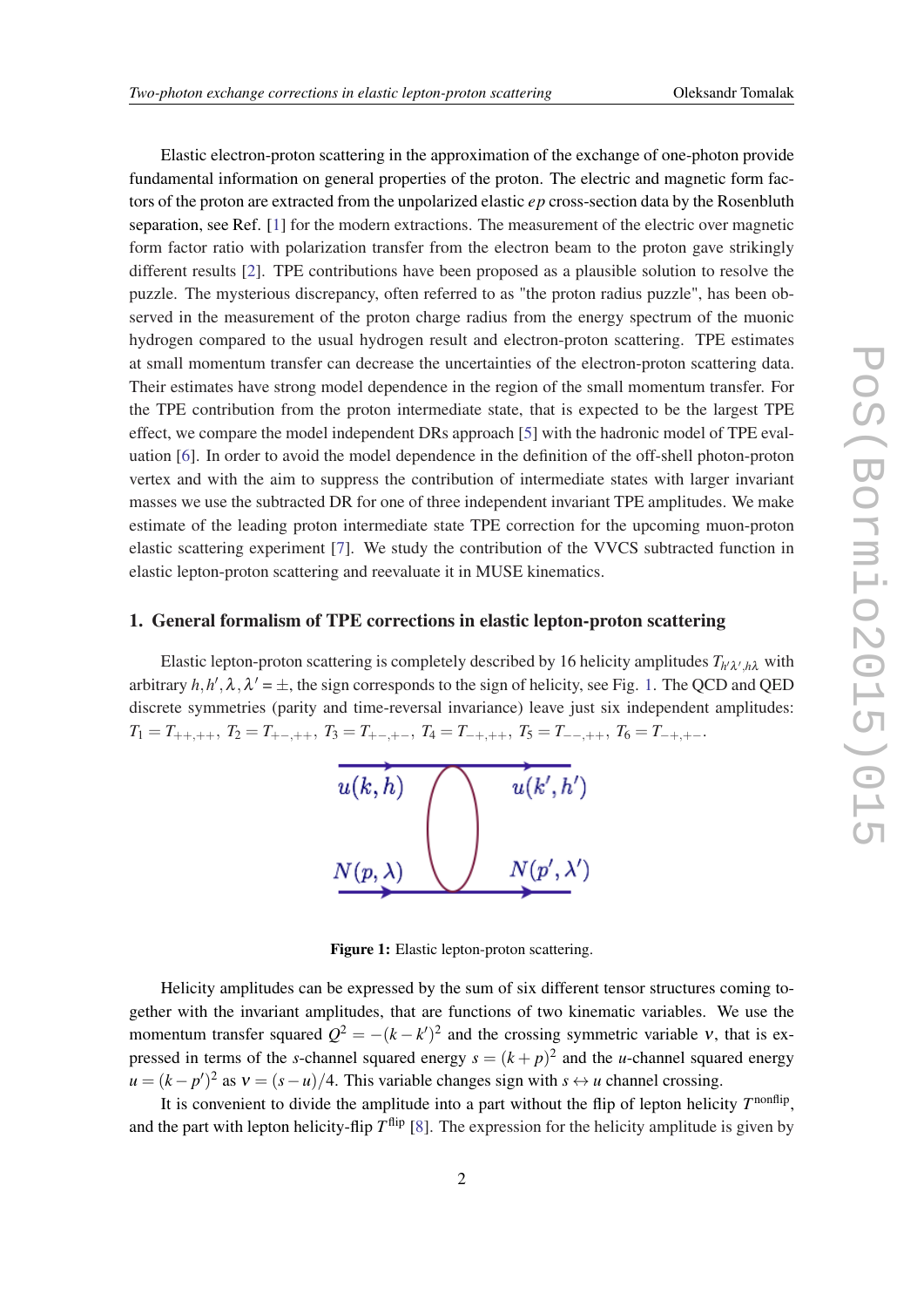(where the T matrix is defined as  $S = 1 + iT$ ):

$$
T^{\text{nonflip}} = \frac{e^2}{Q^2} \bar{u}(k', h') \gamma_{\mu} u(k, h) \cdot \bar{u}(p', \lambda') \left( \mathcal{G}_M \gamma^{\mu} - \mathcal{F}_2 \frac{P^{\mu}}{M} + \mathcal{F}_3 \frac{\gamma \cdot K P^{\mu}}{M^2} \right) u(p, \lambda), \quad (1.1)
$$
  
\n
$$
T^{\text{flip}} = \frac{e^2}{Q^2} \frac{m}{M} \bar{u}(k', h') u(k, h) \cdot \bar{u}(p', \lambda') \left( \mathcal{F}_4 + \mathcal{F}_5 \frac{\gamma \cdot K}{M} \right) u(p, \lambda)
$$
  
\n
$$
+ \frac{e^2}{Q^2} \frac{m}{M} \mathcal{F}_6 \bar{u}(k', h') \gamma_5 u(k, h) \cdot \bar{u}(p', \lambda') \gamma_5 u(p, \lambda), \quad (1.2)
$$

with  $P = (p + p')/2$ ,  $K = (k + k')/2$ , the lepton (proton) mass *m* (*M*) and the unit of charge *e*.

In the one-photon exchange (OPE) approximation only two amplitudes  $\mathscr{G}_M$  and  $\mathscr{F}_2$  are non zero. The helicity amplitude is expressed in terms of the Dirac  $F_1$  and Pauli  $F_2$  FFs as:

$$
T = \frac{e^2}{Q^2} \bar{u}(k',h') \gamma_\mu u(k,h) \cdot \bar{u}(p',\lambda') \Gamma^\mu u(p,\lambda), \qquad (1.3)
$$

$$
\Gamma^{\mu} = \gamma^{\mu} F_1(Q^2) + \frac{i\sigma^{\mu\nu} q_{\nu}}{2M} F_2(Q^2).
$$
 (1.4)

It is customary in experimental analysis to work with Sachs magnetic and electric FFs:

$$
G_M = F_1 + F_2, \qquad G_E = F_1 - \tau F_2,\tag{1.5}
$$

where  $\tau = Q^2/(4M^2)$ . The exchange of more than one photon gives corrections of order  $O(\alpha)$ , with  $\alpha = e^2/(4\pi) \simeq 1/137$ , to all six amplitudes.

The leading TPE correction to the unpolarized elastic lepton-proton scattering cross-section is given by the interference between the OPE diagram and the sum of box and crossed-box graphs with two photons. We define the TPE correction  $\delta_{2\gamma}$  through the difference between the cross section with account of exchange of two photons  $\sigma$  and the cross section in the 1 $\gamma$ -exchange approximation  $\sigma_{1\gamma}$  by:

$$
\sigma = \sigma_{1\gamma} (1 + \delta_{2\gamma}). \tag{1.6}
$$

The leading TPE correction is expressed in terms of the TPE structure amplitudes as:

$$
\delta_{2\gamma} = \frac{2}{G_M^2 + \frac{\epsilon}{\tau} G_E^2} \left\{ G_M \mathfrak{R} \mathcal{G}_1^{2\gamma} + \frac{\epsilon}{\tau} G_E \mathfrak{R} \mathcal{G}_2^{2\gamma} + \frac{1 - \epsilon}{1 - \epsilon_0} \left( \frac{\epsilon_0}{\tau} G_E \mathfrak{R} \mathcal{G}_4^{2\gamma} - G_M \mathfrak{R} \mathcal{G}_3^{2\gamma} \right) \right\}, \quad (1.7)
$$

where we define for convenience the following amplitudes:

$$
\mathcal{G}_1^{2\gamma} = \mathcal{G}_M^{2\gamma} + \frac{v}{M^2} \mathcal{F}_3^{2\gamma} + \frac{m^2}{M^2} \mathcal{F}_5^{2\gamma},\tag{1.8}
$$

$$
\mathcal{G}_2^{2\gamma} = \mathcal{G}_M^{2\gamma} - (1+\tau)\mathcal{F}_2^{2\gamma} + \frac{v}{M^2}\mathcal{F}_3^{2\gamma},\tag{1.9}
$$

$$
\mathcal{G}_3^{2\gamma} = \frac{m^2}{M^2} \mathcal{F}_5^{2\gamma} + \frac{v}{M^2} \mathcal{F}_3^{2\gamma},\tag{1.10}
$$

$$
\mathcal{G}_4^{2\gamma} = \frac{v}{M^2} \mathcal{F}_4^{2\gamma} + \frac{v^2}{M^4 (1+\tau)} \mathcal{F}_5^{2\gamma},\tag{1.11}
$$

and use the photon polarization parameter  $\varepsilon$ :

$$
\varepsilon = \frac{16v^2 - Q^2(Q^2 + 4M^2)}{16v^2 - Q^2(Q^2 + 4M^2) + 2(Q^2 + 4M^2)(Q^2 - 2m^2)},
$$
\n(1.12)

The TPE structure amplitudes enter the unpolarized cross-section through their real parts.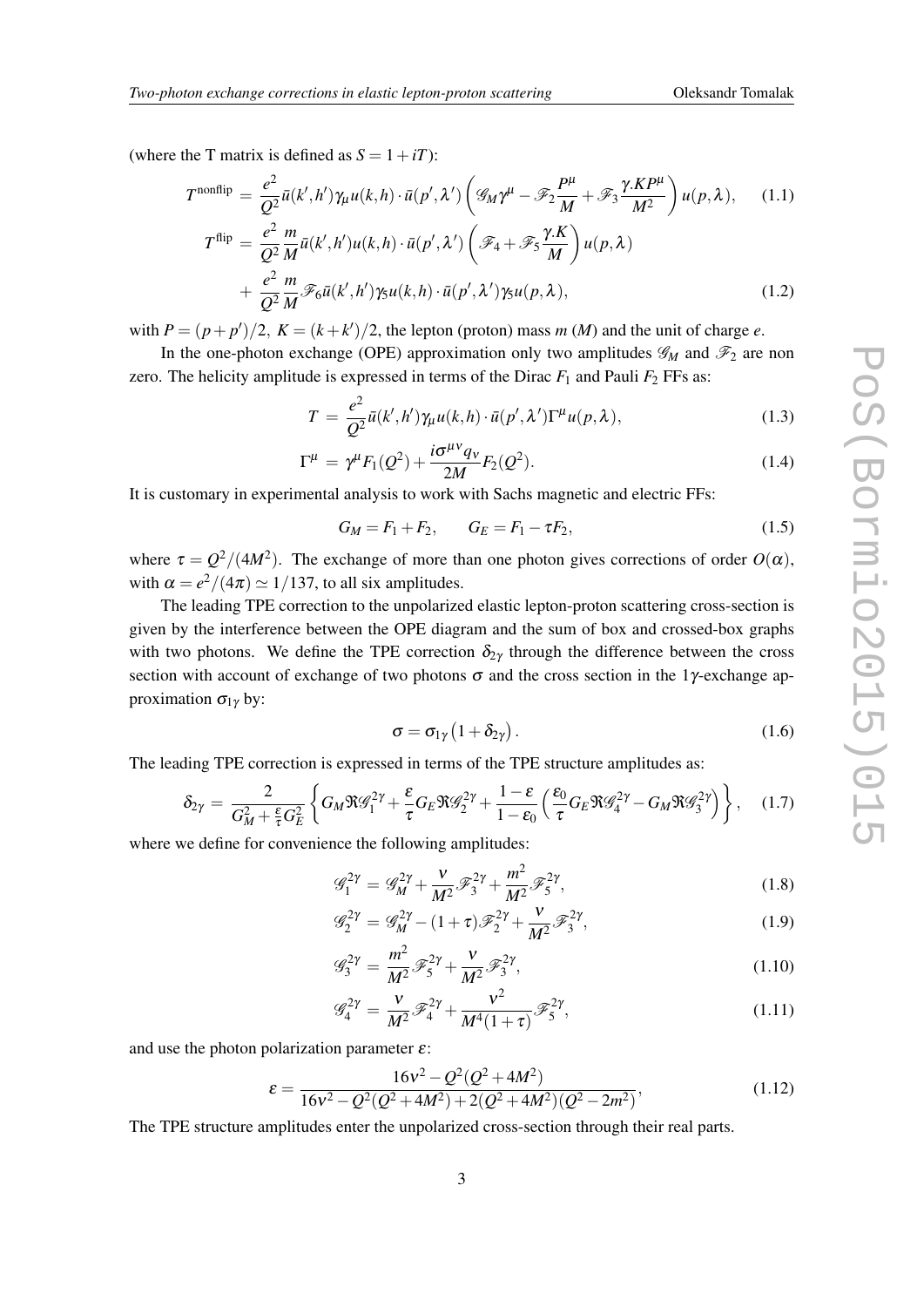#### 2. Hadronic model versus dispersion relations

For the region of small energies the TPE correction in elastic lepton-proton scattering can be evaluated by DRs or with assumptions of the photon-proton vertex.

DRs approach is realized for the fixed value of the momentum transfer squared  $Q^2$ . Structure amplitudes are studied as functions of ν variable. The imaginary part of the helicity amplitude  $T_{h'\lambda',h\lambda}$  is obtained from the *S*-matrix unitarity as sum over all possible intermediate states and helicities  $(\kappa)$ :

$$
2\Im T_{h'\lambda',h\lambda} = \sum_{n,\kappa} \prod_{i=1}^n \int \frac{d^3 q_i}{(2\pi)^3} \frac{1}{2E_i} T^*_{\kappa,h'\lambda'} T_{\kappa,h\lambda} (2\pi)^4 \delta^4(k+k'-\sum_i q_i), \tag{2.1}
$$

with *n* particles in the intermediate state. The structure amplitudes are given by the linear combination of the helicity amplitudes.

Assuming analyticity of the structure amplitudes in whole complex  $\nu$  plane, except branch cuts from the particle production threshold to infinity, one can write down DRs for the invariant amplitudes with the fixed value of the squared momentum transfer  $Q^2$ . The invariant amplitudes have definite properties with respect to the change of ν variable sign. According to these properties the DRs for the *ep* scattering amplitudes  $\mathcal{G}_M$ ,  $\mathcal{F}_2$ ,  $\mathcal{G}_1$ ,  $\mathcal{G}_2$  are given by:

$$
\Re \mathcal{G}^{2\gamma}(\nu, \mathcal{Q}^2) = \frac{2}{\pi} \nu \int_{\nu_{th}}^{\infty} \frac{\Im \mathcal{G}^{2\gamma}(\nu', \mathcal{Q}^2)}{\nu'^2 - \nu^2} d\nu', \tag{2.2}
$$

and for the amplitude  $\mathscr{F}_3$ :

$$
\Re \mathscr{F}_{3}^{2\gamma}(\nu, Q^{2}) = \frac{2}{\pi} \int_{\nu_{th}}^{\infty} \nu' \frac{\Im \mathscr{F}_{3}^{2\gamma}(\nu', Q^{2})}{\nu'^{2} - \nu^{2}} d\nu'.
$$
 (2.3)

These DRs reproduce the contribution from the sum of the direct and crossed box graphs.

The proton intermediate state TPE contribution to structure amplitudes can be evaluated also in the hadronic model with the assumption of the on-shell form of the off-shell vertex. For the direct box graph contribution the amplitude is given by:

$$
T_{direct} = -e^4 \int \frac{i\mathrm{d}^4 k_1}{(2\pi)^4} \bar{u}(k',h') \gamma^\mu(\hat{k_1}+m) \gamma^\nu u(k,h) \bar{N}(p',\lambda') \Gamma_\mu(\hat{P}+\hat{K}-\hat{k}_1+M) \Gamma_\nu N(p,\lambda)
$$
  

$$
\frac{1}{(k_1 - P - K)^2 - M^2} \frac{1}{k_1^2 - m^2} \frac{1}{(k_1 - K - \frac{q}{2})^2 - \mu^2} \frac{1}{(k_1 - K + \frac{q}{2})^2 - \mu^2}.
$$
 (2.4)

We introduce the finite photon mass  $\mu$  as IR regulator and subtract IR divergences according to the Maximon and Tjon prescription [[11\]](#page-8-0), see Sec. [4](#page-5-0) for details.

We compare the hadronic model evaluation of the box and crossed box graphs with the evaluation of the amplitudes based on DR formalism for the elastic intermediate state. For comparison we exploit the dipole form of the electric and magnetic form factors. We evaluate separately contributions from two Dirac couplings in photon-proton-proton vertex  $(F_1F_1)$ , from two Pauli couplings  $(F_2F_2)$  and the mixed case  $(F_1F_2)$ . We expect different high-energy behaviour of the structure amplitudes for these vertex structures. The imaginary parts of structure amplitudes are the same in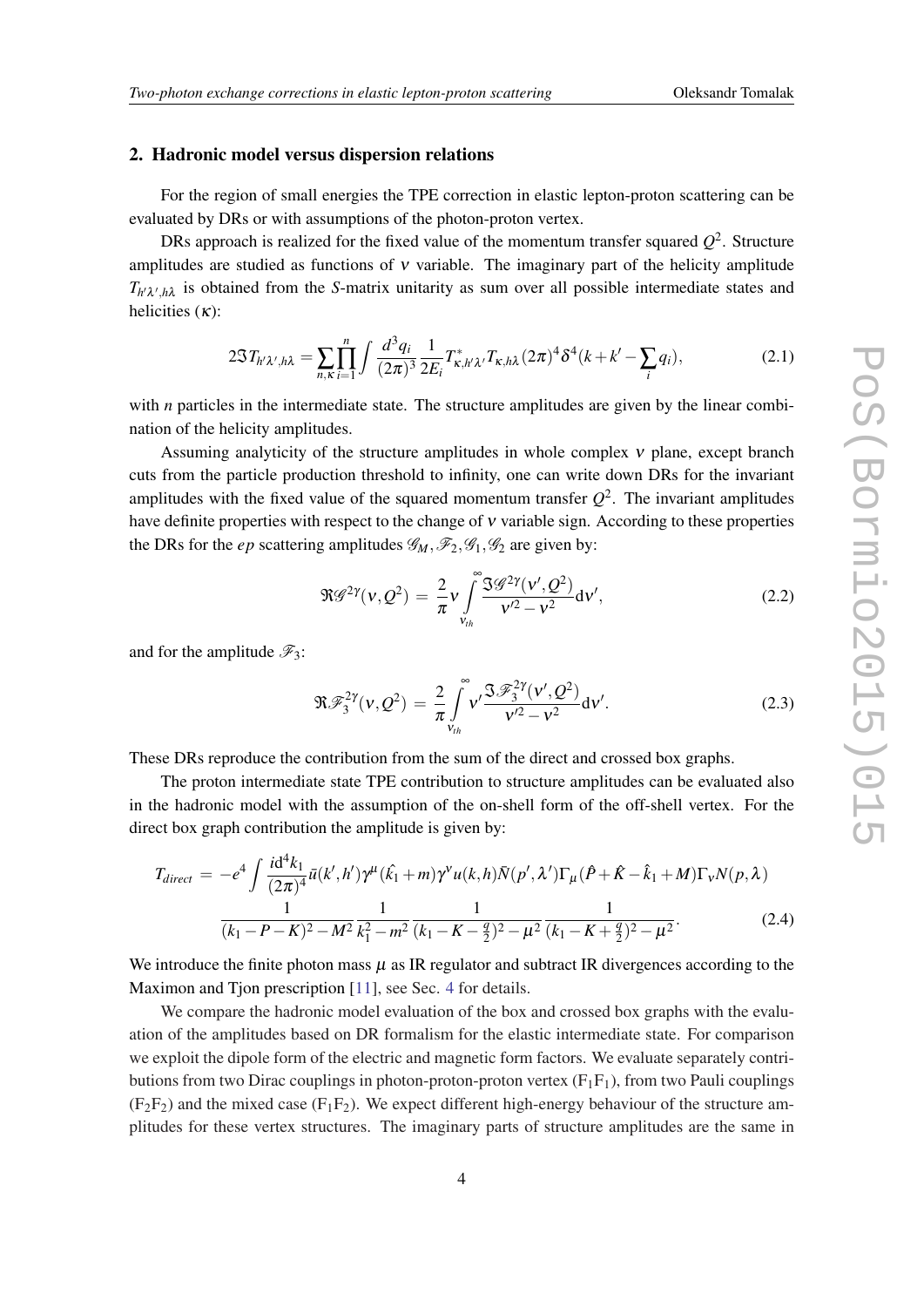<span id="page-4-0"></span>both approaches. They are determined by the vertex with on-shell protons. For the real parts of the *ep* scattering amplitudes two approaches give the same results for all amplitudes in the case of  $F_1F_1$  and  $F_1F_2$  vertex structures and also for the amplitudes  $\mathscr{G}_1^2$  $\frac{1}{2}$ <sup>2</sup> $\frac{1}{2}$  $\mathscr{F}_2^{2\gamma}, \mathscr{F}_2^{2\gamma}$  $2^{27}$  in the case of  $F_2F_2$  vertex structure. The amplitude  $\mathscr{F}_3^2$  $3^{27}$ , that was zero in the OPE approximation, differs by a constant. We notice that after one subtraction the DR calculation and the box diagram model results agree.

### 3. Subtracted DR results for unpolarized elastic electron-proton scattering

In order to avoid the model dependence in the definition of the photon-proton vertex and with the aim to decrease the contribution of resonances and states with higher invariant masses we propose to use the subtracted DR for the amplitude  $\mathscr{F}_3$ .



Figure 2: Subtracted DR based predictions for the TPE correction for  $Q^2 = 0.05$  GeV<sup>2</sup> (left panel) and  $Q^2 = 1$  GeV<sup>2</sup> (right panel), in comparison with the box diagram model and the unsubtracted DR prediction. Three subtracted DR curves correspond with three choices for the subtraction point :  $\varepsilon_0 = 0.2$ , 0.5, 0.8. The blue band is the experimental result from the fit of Ref. [\[1](#page-7-0)].

In the approximation of the elastic intermediate state only the TPE correction to the unpolarized elastic electron-proton scattering cross section can be expressed as the sum of a term evaluated using an unsubtracted DR and a term arising from the  $F_2F_2$  contribution in the  $\mathscr{F}_3$  amplitude, which we will evaluate with a subtraction:

$$
\delta_{2\gamma} = \delta_{2\gamma}^{0} + f\left(v, Q^{2}\right) \Re \mathcal{F}_{3}^{F_{2}F_{2}},\tag{3.1}
$$

$$
\delta_{2\gamma}^{0} = \frac{2}{G_{M}^{2} + \frac{\varepsilon}{\tau}G_{E}^{2}} \left( G_{M}(\varepsilon - 1) \frac{\nu}{M^{2}} \Re \mathcal{F}_{3}^{F_{1}F_{1} + F_{1}F_{2}} + G_{M} \Re \mathcal{G}_{1} + \frac{\varepsilon}{\tau}G_{E} \Re \mathcal{G}_{2} \right), \quad (3.2)
$$

$$
f(\mathbf{v}, Q^2) = \frac{2G_M(\varepsilon - 1)}{G_M^2 + \frac{\varepsilon}{\tau} G_E^2} \frac{\mathbf{v}}{M^2}.
$$
\n
$$
(3.3)
$$

The predictions for the elastic electron-proton scattering cross section correction can be made with one subtraction point at  $v = v_0$ , the correction is expressed as:

$$
\delta_{2\gamma}(\mathbf{v}, Q^2) = f(\mathbf{v}, Q^2) \left[ \mathfrak{R} \mathcal{F}_3^{F_2 F_2}(\mathbf{v}, Q^2) - \mathfrak{R} \mathcal{F}_3^{F_2 F_2}(\mathbf{v}_0, Q^2) \right] + \delta_{2\gamma}^0(\mathbf{v}, Q^2) + f(\mathbf{v}, Q^2) \mathfrak{R} \mathcal{F}_3^{F_2 F_2}(\mathbf{v}_0, Q^2),
$$
(3.4)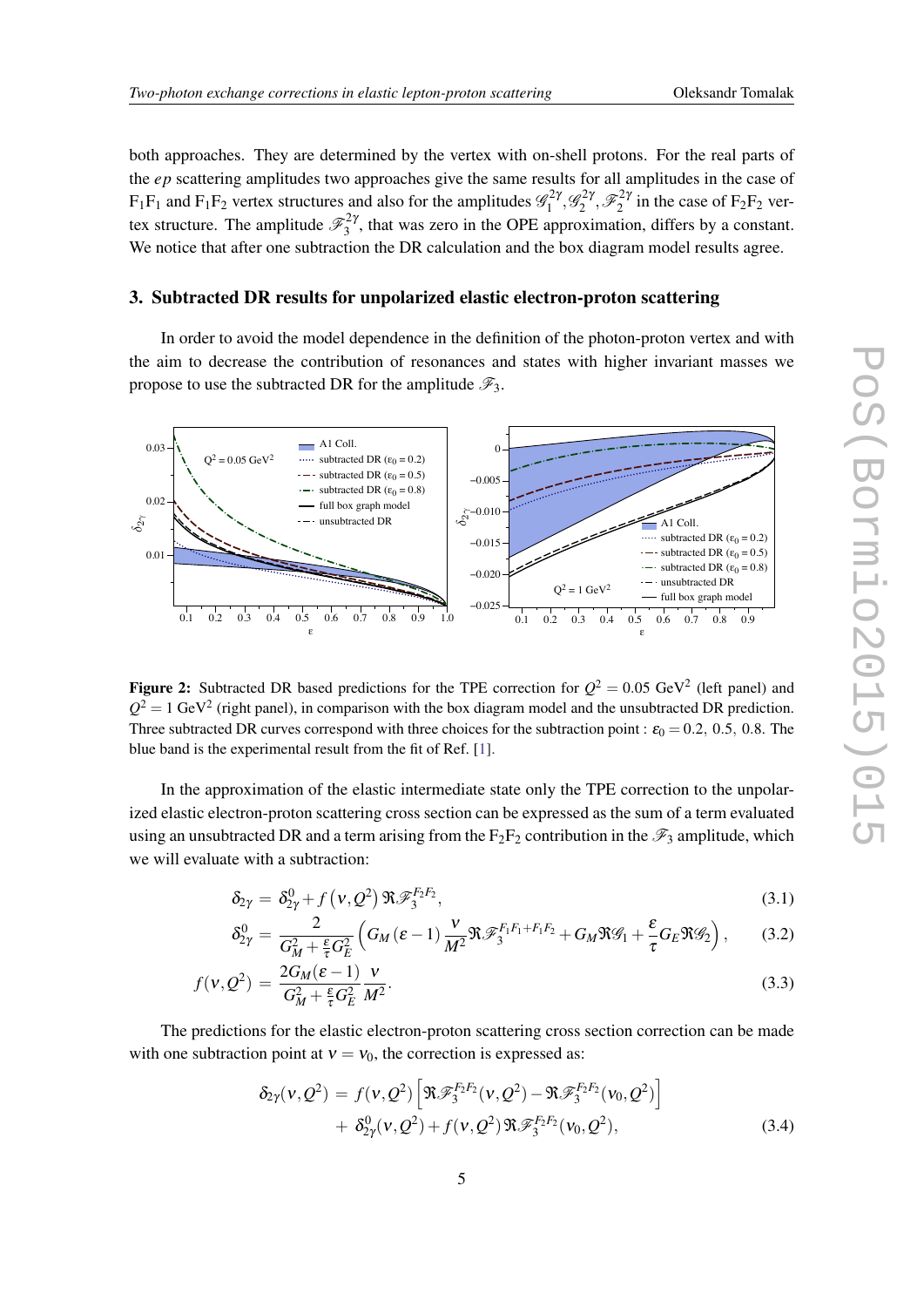<span id="page-5-0"></span>where we can express the value of the subtraction function  $\Re\mathcal{F}_3^{F_2F_2}(v_0, Q^2)$  through the experimental input  $\delta_{2\gamma}(v_0, Q^2)$ , that we obtain from the fit of the experimental data [[1](#page-7-0)], as:

$$
\Re \mathcal{F}_3^{F_2F_2}(v_0, Q^2) = \frac{\delta_{2\gamma}(v_0, Q^2) - \delta_{2\gamma}^0(v_0, Q^2)}{f(v_0, Q^2)}.
$$
\n(3.5)

We show the realization of this formalism [\[9\]](#page-8-0) for two different values of the momentum transfer in Fig. [2](#page-4-0). We take three different subtraction points. The space between curves describes the error of our analysis coming from the inelastic intermediate states, the assumptions of the fit details and the assumption of the dipole form of electric and magnetic proton form factors.

### 4. Hadronic model estimates of the elastic TPE correction in MUSE experiment

We make estimates of the TPE corrections in MUSE experiment coming from the elastic intermediate state in the hadronic model described above. We subtract the IR divergencies according to the Maximon and Tjon prescription [\[11](#page-8-0)]. The QED TPE amplitude  $\mathscr{G}_M$  for the scattering of two point-like charges (i.e.,  $F_1F_1$  contribution with  $F_1(Q^2) = 1$ ) has the following IR divergent term:

$$
\mathcal{G}_{M}^{IR,0} = \frac{s - M^2 - m^2}{\sqrt{\Sigma_s}} \left( \ln \left( \frac{\sqrt{\Sigma_s} - s + (m + M)^2}{\sqrt{\Sigma_s} + s - (m + M)^2} \right) + i\pi \right) \frac{\alpha}{\pi} \ln \left( -\frac{t}{\mu^2} \right)
$$

$$
- \frac{u - M^2 - m^2}{\sqrt{\Sigma_u}} \ln \left( \frac{\sqrt{\Sigma_u} - u + (m + M)^2}{-\sqrt{\Sigma_u} - u + (m + M)^2} \right) \frac{\alpha}{\pi} \ln \left( -\frac{t}{\mu^2} \right), \tag{4.1}
$$

with  $\Sigma_s \equiv (s - (m + M)^2)(s - (m - M)^2)$ . The IR divergent contribution to the  $\mathscr{G}_M^{2\gamma}$  amplitude is given by  $F_1(Q^2)\mathscr{G}_M^{IR,0}$  for the F<sub>1</sub>F<sub>1</sub> vertex structure. The IR divergent contribution to  $\mathscr{G}_M^{2\gamma}$  and  $\mathscr{F}_2^{2\gamma}$ 2 is given by  $F_2(Q^2)\mathscr{G}_M^{IR,0}$  for the F<sub>1</sub>F<sub>2</sub> vertex structure. The other amplitudes are IR finite in case of the  $F_1F_1$  and  $F_1F_2$  vertex structures. The  $F_2F_2$  vertex structure is IR finite.

We show our results [[10\]](#page-8-0) in Fig. [3](#page-6-0) for the nominal beam momentas of MUSE experiment. For the small momentum transfer the TPE correction has the same order of magnitude as the expected uncertainty of the MUSE experiment.

#### 5. Subtraction function contribution to elastic unpolarized scattering

The leading term in the momentum transfer expansion of the TPE contribution from the inelastic intermediate states can be evaluated in the approximation of the *forward* VVCS tensor as the lower blob of the TPE graph. The covariant tensor structure of the unpolarized part of the *forward* VVCS can be written as:

$$
M^{\mu\nu}(\tilde{v}, \tilde{Q}^2) = -\left(-g^{\mu\nu} + \frac{\tilde{q}^{\mu}\tilde{q}^{\nu}}{\tilde{q}^2}\right)T_1(\tilde{v}, \tilde{Q}^2) - \frac{1}{M^2}\left(p^{\mu} + \frac{M\tilde{v}}{\tilde{Q}^2}\tilde{q}^{\mu}\right)\left(p^{\nu} - \frac{M\tilde{v}}{\tilde{Q}^2}\tilde{q}^{\nu}\right)T_2(\tilde{v}, \tilde{Q}^2).
$$
 (5.1)

The unpolarized forward VVCS process is described by two invariant amplitudes  $T_1, T_2$ , which are functions of  $\tilde{Q}^2 \equiv -\tilde{q}^2$  and  $\tilde{v} \equiv P \cdot \tilde{q} / M$ .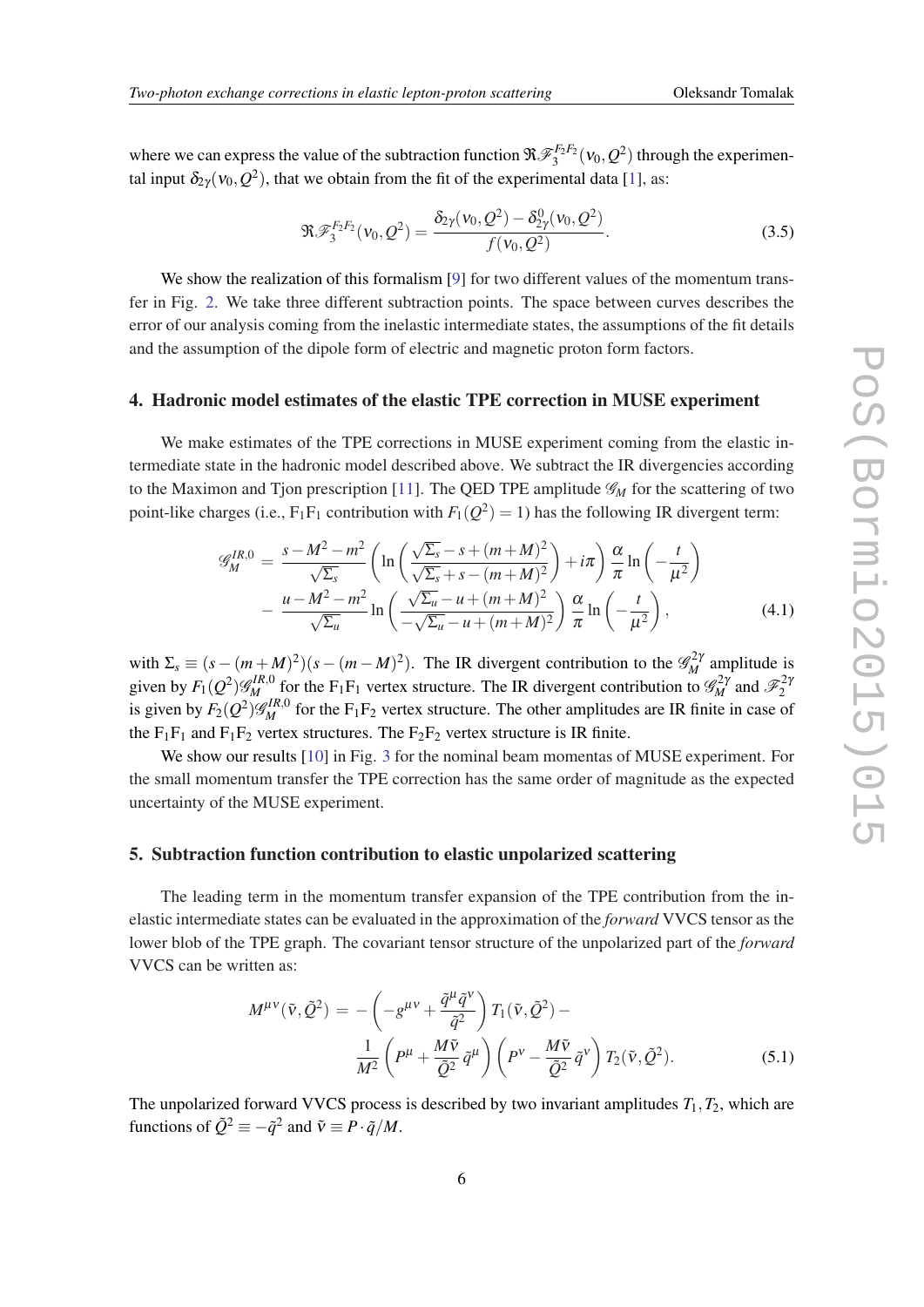<span id="page-6-0"></span>

**Figure 3:** The TPE correction  $\delta_{2\gamma}$  is shown as function of the momentum transfer for three nominal beam momentas of the MUSE experiment. We show the full correction for muon-proton (blue solid line) and electron-proton (black dash-dotted line) scattering together with the muon-proton scattering correction without the flip of muon helicity (red dashed line).

The amplitude  $T_2$  can be completely evaluated within DRs from the proton inelastic structure function, while the amplitude  $T_1$  is extracted up to the subtraction function  $T_1(0,\tilde{Q}^2)$  [[12\]](#page-8-0), that can be evaluated in chiral perturbation theory [[13,](#page-8-0) [14\]](#page-8-0) up to few hundreds MeV. In Ref. [[15\]](#page-8-0) there was an attempt to solve the radius puzzle with the enhanced  $T_1(0,\tilde{Q}^2)$  function at large momentum transfer region. It is interesting to study its contribution to the unpolarized scattering cross section. The description of the VVCS process by two amplitudes is valid only for the energies much smaller than the hadronic scale, consequently one can not provide the reliable prediction for the contribution of such subtraction functions. We assume the VVCS description by Eq. [\(5.1\)](#page-5-0) to be valid.

It turns out, that the correction is proportional to the squared lepton mass and therefore can be neglected in the measurement of the unpolarized electron-proton scattering cross-section. The subtraction in VVCS amplitude corresponds with the subtraction in the  $\mathscr{F}_4$  invariant amplitude of the lepton-proton elastic scattering. For the region of small  $Q^2$  the TPE contribution from the enhanced at large momentum transfer  $T_1(0, Q^2)$  can be approximated as:

$$
\delta_{2\gamma,0}^{subt} = -Q^2 \frac{3m^2}{2E} \int_0^\infty \frac{T_1(0,\tilde{Q}^2)}{\pi} \frac{d\tilde{Q}^2}{(\tilde{Q}^2)^2},\tag{5.2}
$$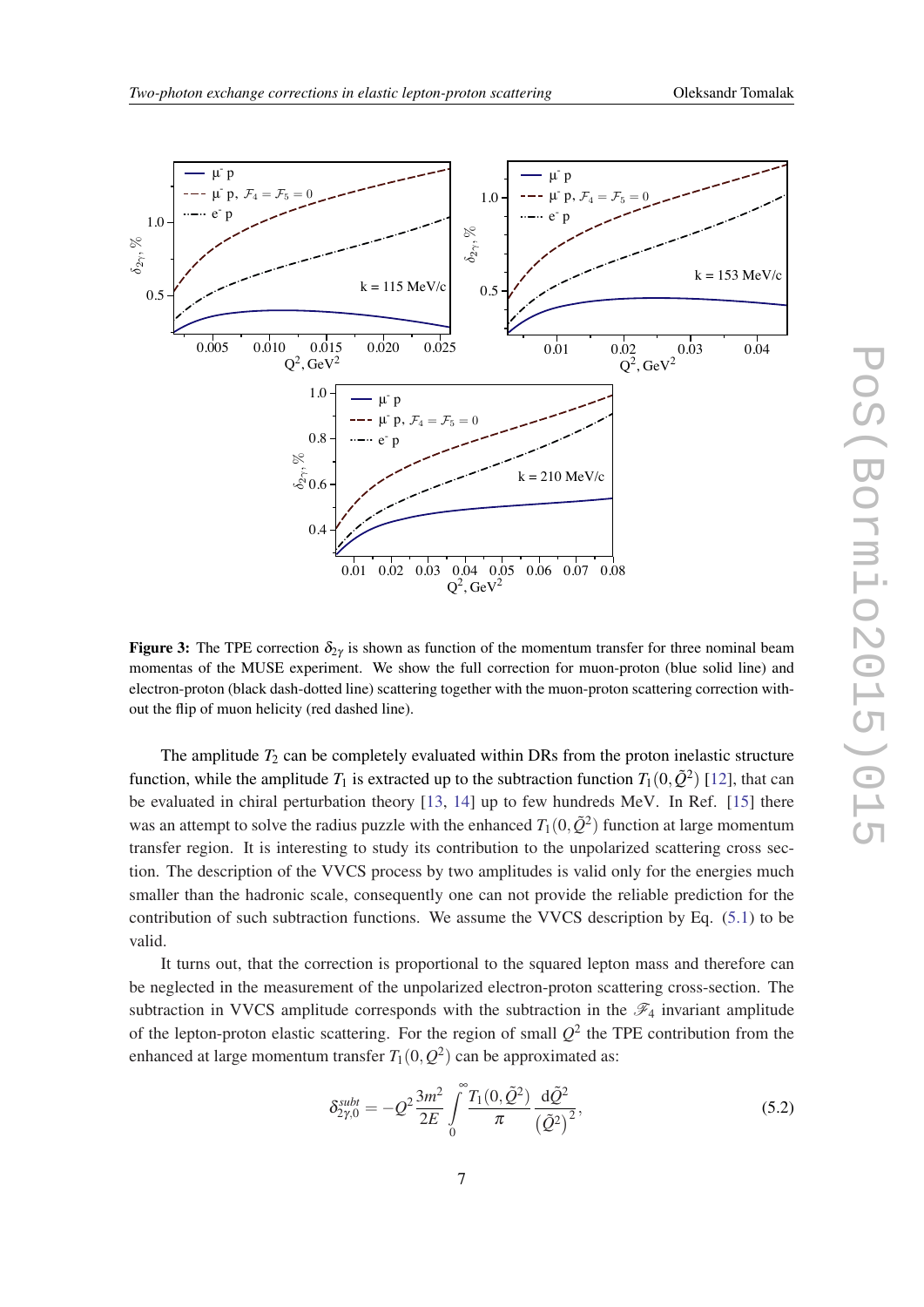<span id="page-7-0"></span>with the lepton momentum  $p$  and the lepton energy  $E$ . Substituting the enhanced at large momentum transfer subtraction function we reproduce the result of the Ref. [[15](#page-8-0)] .

In Fig. 4 we show the contribution from the subtraction functions of Refs. [[13,](#page-8-0) [14,](#page-8-0) [15](#page-8-0)] for the typical kinematics of the MUSE experiment. We estimate uncertainties of the baryon chiral perturbation theory [\[14](#page-8-0)] varying the upper integration limit between 0.5  $\text{GeV}^2$  and 10  $\text{GeV}^2$ . The effect coming from the enhanced at large  $\tilde{Q}^2$  subtraction function is of the same order as the expected uncertainty of the MUSE experiment or slightly below it, while the more realistic theoretical predictions are few orders of magnitude smaller.



Figure 4: The forward Compton scattering subtraction function  $T_1(0, Q^2)$  contribution to TPE correction in elastic muon-proton scattering for the beam momenta  $p = 153$  MeV. The TPE correction from the different subtraction functions of Refs. [\[13](#page-8-0), [14](#page-8-0), [15\]](#page-8-0) is shown in comparison with the leading elastic contribution given by the Feshbach term. The sign corresponds to the  $\mu^- p$  scattering.

#### Acknowledgements

I thank Marc Vanderhaeghen for the supervision during this work. This work was supported by the Deutsche Forschungsgemeinschaft DFG in part through the Collaborative Research Center [The Low-Energy Frontier of the Standard Model (SFB 1044)], in part through the Graduate School [Symmetry Breaking in Fundamental Interactions (DFG/GRK 1581)].

# References

- [1] J. C. Bernauer *et al.* [A1 Collaboration], Phys. Rev. C **90**, 015206 (2014) [arXiv:1307.6227 [nucl-ex]].
- [2] O. Gayou *et al.* [Jefferson Lab Hall A Collaboration], Phys. Rev. Lett. 88, 092301 (2002) [nucl-ex/0111010].
- [3] P. J. Mohr, B. N. Taylor, and D. B. Newell, Rev. Mod. Phys. 84, 1527 (2012) [arXiv:1203.5425 [physics.atom-ph]].